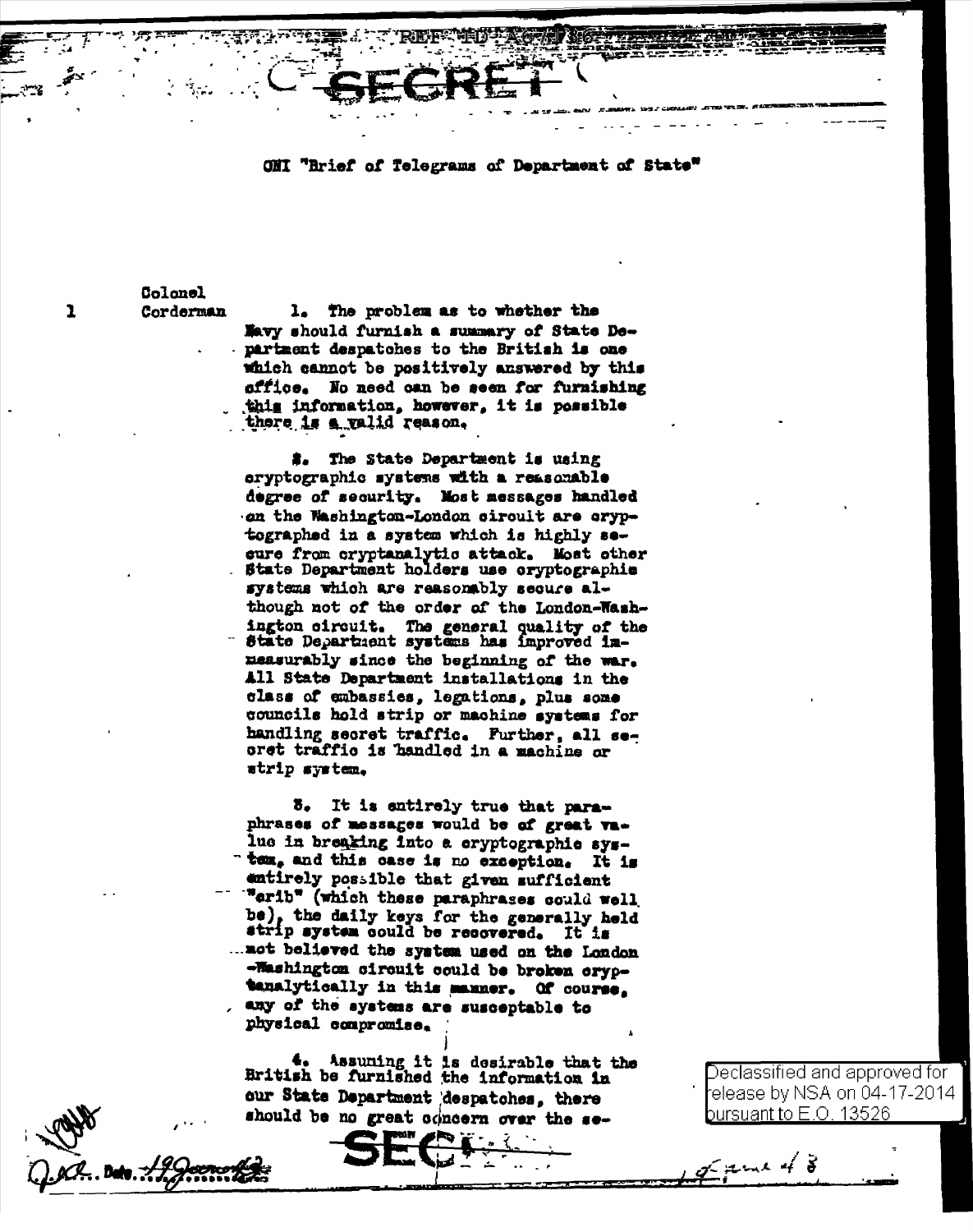

ONI "Brief of Telegrams of Department of State"

 $(Cont'd)$ 

 $\mathbf{I}$  $($ Cont<sup>+</sup>d)

curity of the cryptographic systems with respect to the British providing these systems can be changed immediately should it be decided to no longer publish the despatches. The systems in use in the State Department could be easily changed providing sufficient time were given for the distribution of new keys.

5. As a recommended solution to the problem, the form of the daily summary might be changed to a digest in which all references to dates, nessage numbers, etc., would be eliminated. All messages should be thoroughly paraphrased with all quotes removed. This would greatly increase the difficulty of using paraphrases as a "orib" and would offer a middle course causing the least amount of embarrassment to those concerned.

Attached, #1 Mamo for Col Clarke dtd 15 June 1943 #2 Memo for Col Clarke Dtd 11 May 1945  $w/$  Encls. A & B #3 Buck Slip frm Col Clarks #4 Buck Slip frm Col Corderman Charles H. Hiser Major, Signal Corps Cryptographic Branch 19 June 1943

 $size$  Qert... Date. 12. June 42. SECR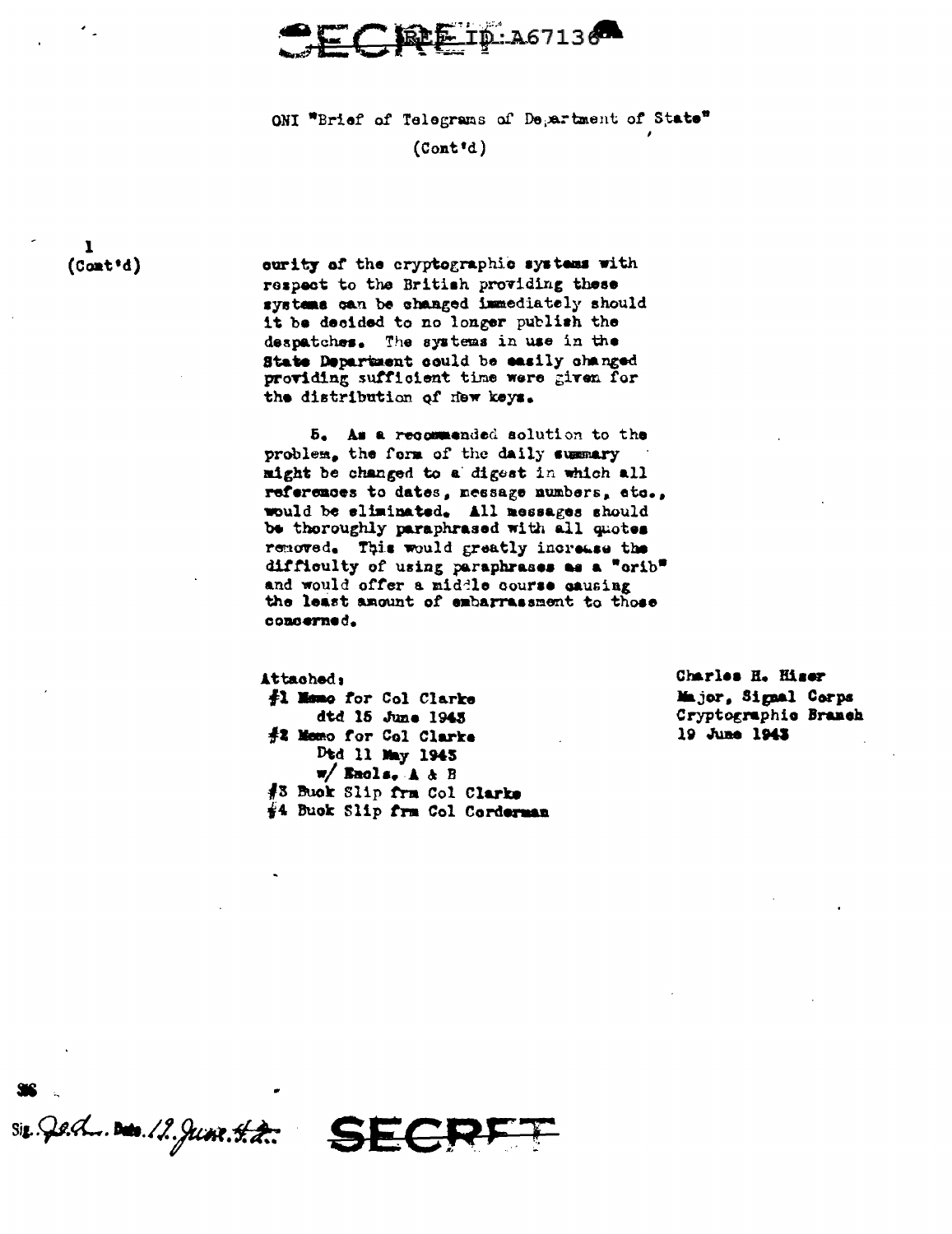June 15, 1943

MEMORANDUM FOR COLONEL CLARKE

I.  $\mathbb{R}^{L-1}$  :

' ' Subject: Atached Papers f'rom ComJ•.andar Wenger

I suggest that Comnander Meger's.memorandum and the accompanying two papers be referred to Colonel Corderman for his opinion.

The Navy's reply strikes me as not responsive to the questions which we raised. I directed Comrander Wenger's attention to the fact that the British Admiralty Delegation was getting the Navy Department's summary of State Department cables, pointing out that the summary was not devoted to material of purely naval interest, but covered in general all intelligence that was found in the State Department cormunications, and that this was a very questionable way of giving State Department information to a foreign organization.

On the specific question of possible compromising of codes, I neither said nor had in mind the matter of paraphrasing. It may be that our State Department codes are so secure that they cannot be broken evey by one who has knowledge of the contents of particular messages. To my mind, however, it would be foolhardy to make that assumption; and if that assumption cannot be made, then the point that I wanted to raise was whether we were not making it easy for the British to read State Department enciphered messages. I should suppose that a cryptanalyst would get off to a pretty good start on reading ciphers if he received from day to day even good paraphrases of messages containing specific infonnation, naming nanes, giving numbers and containing information that sometimes can be identified in terms of specific words.

It may be that the interests of this country would be best served by a complete interchange of original messages with the British, even to the point where they could read our enciphered material any time they wanted to. Personally, I do not think that that would be a good poJioy, and moreover it is not the policy that the British Govermnent pursues toward us. "that I think is our valid objection to the Navy's course, in relation to the Admiralty Delegation, is that the Navy Department is pursuing its own private policy in this matter without consultation with Arlington Hall, (which sustains some degree of rep sponsibility for the security of State Department communications), and that the policy seems, at least to *me,* to be contrary to the policy that is pursued by branches of the Government other than the Navy Department.

 $\mathbb{S}_1$ . In this connection, among the facts that I wanted to report to you and Colonel Corderman, which I learned in England, were the following: